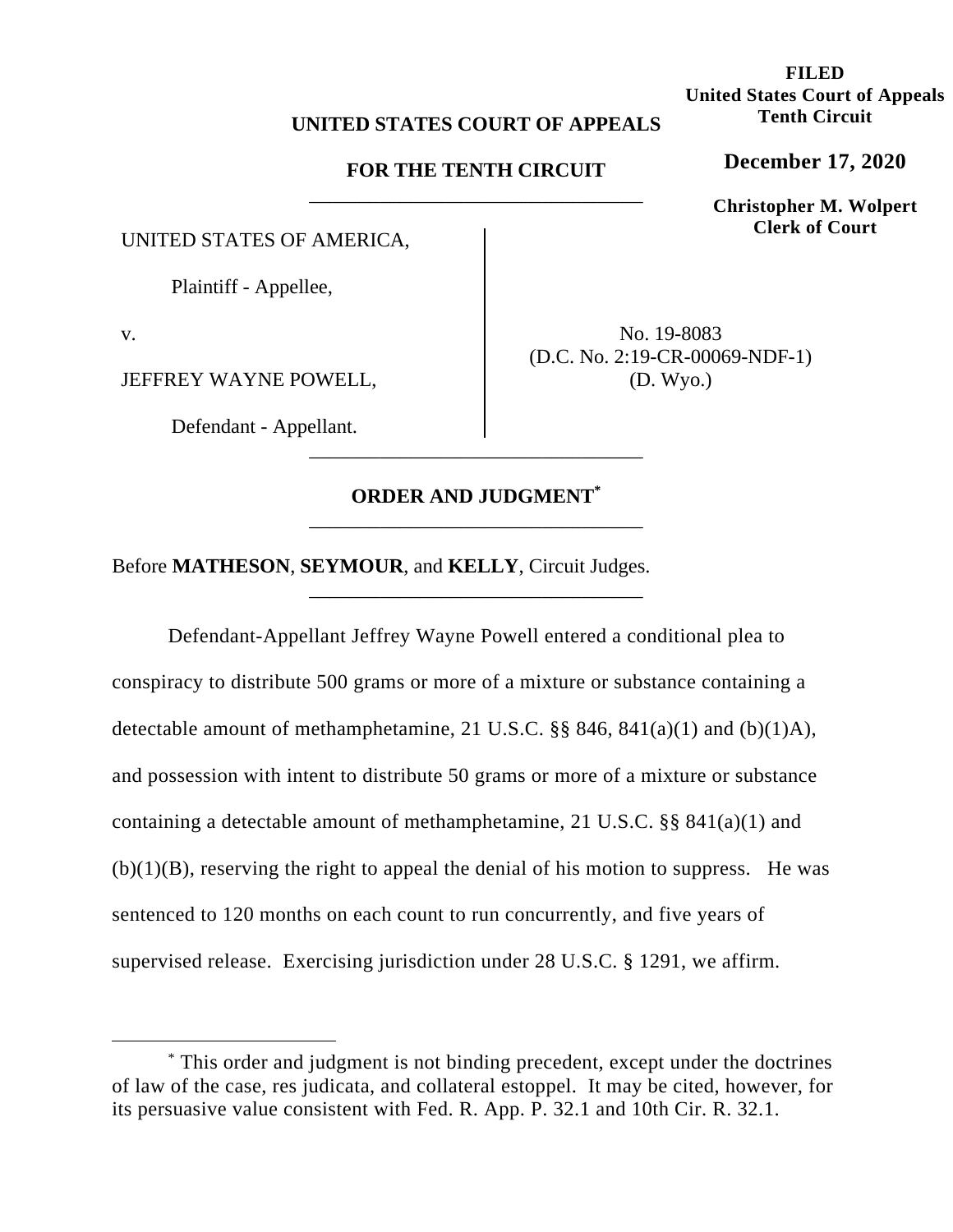#### **Background**

On the morning of January 16, 2019, deputies Rich Lang and Eric Coxbill of the Campbell County Sheriff's Office were conducting surveillance of Mr. Powell's residence for evidence of drug distribution. Aplt. App. 49–51. The officers approached the residence at 2:50 a.m. Aplt. App. 51. They believed that Mr. Powell was awake because several vehicles pulled up to the residence and left. Aplt. App. 103. The officers contacted a third officer to join them, Deputy Tyler Cox, who was wearing a body camera. Aplt. App. 51. They had not applied for nor received a search warrant.

## **A. Description of Property**

Mr. Powell's residence is located on a lot that is the business location for Anytime Storage, a storage facility open 24 hours a day, seven days a week. Aplt. App. 94–95, 191. The district court found it was "unclear . . . whether the business office of Anytime Storage still operates as such, or whether the entirety of the structure was . . . dedicated to residential space." Aplt. App. 49 n.1. The residence contains a sign indicating that it is a residence, but customers may submit rent checks through a mail drop. Aplt. App. 50.

The lot is enclosed by a barbed wire fence with two openings, one on the south (the main entrance to Anytime Storage) and one on the west leading to Mr. Powell's driveway. Aplt. App. 50. The residence/office is a single-wide trailer with an attached garage located on the western portion of the lot. Aplt. App. 49. There are two doors on the east side of the residence/office, and the storage units to the east are

2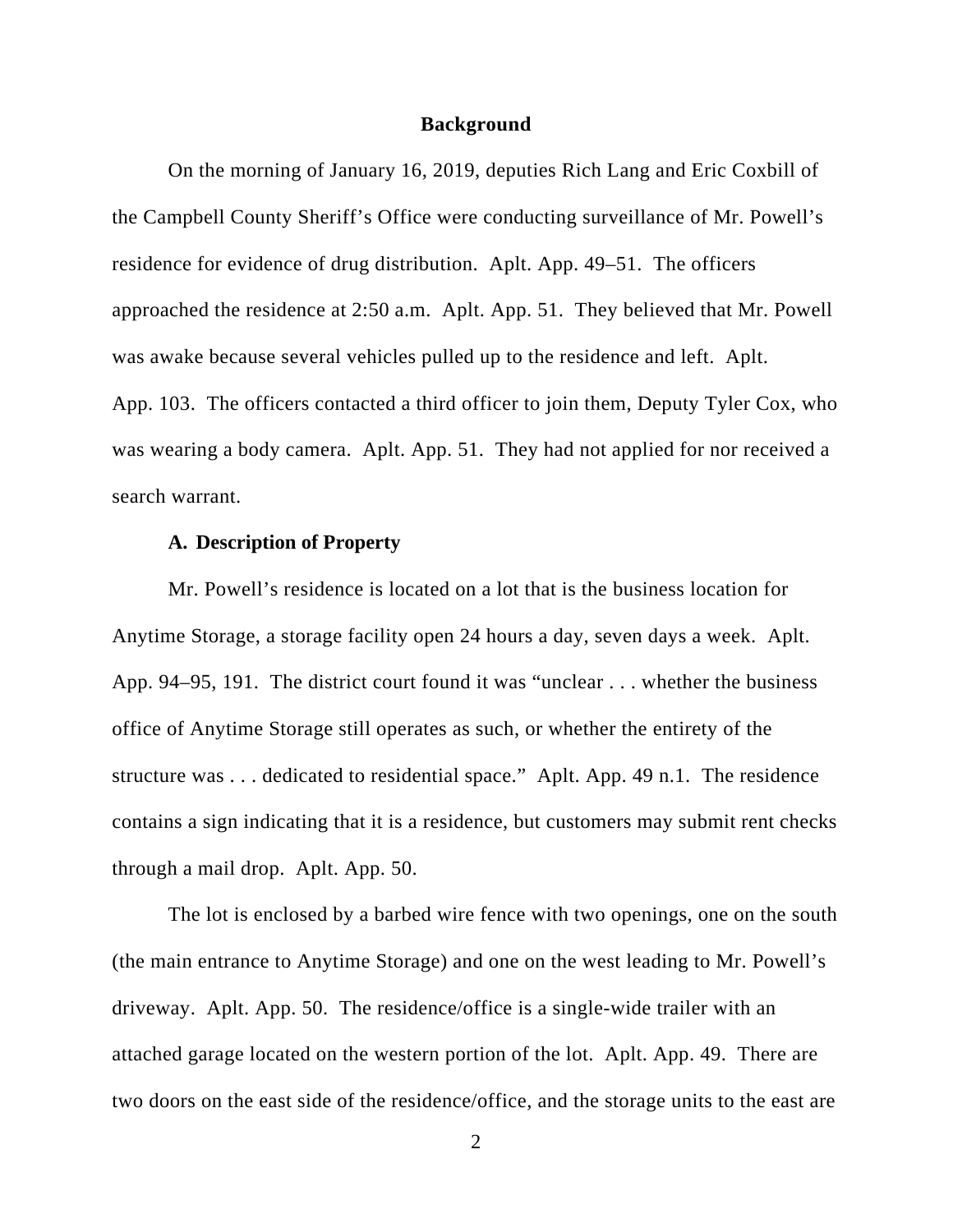about 20-30 feet away. Aplt. App. 50. North of the residence, customers of Anytime Storage store cars, boats, and other large items. Aplt. App. 50. The residence is on a concrete pad, which forms a walkway on the eastern portion of the building and a small walkway on the north of the building that connects to the driveway on the west side of the trailer. Aplt. App. 38. The west side of the building opens onto a public road via the driveway. Aplt. App. 49. The driveway was used by Mr. Powell for personal purposes. Aplt. App. 57.

#### **B. Officers' Actions**

The officers entered Anytime Storage through its main entrance, parked on the east side of the residence, and approached the northernmost door on the eastern wall, which they thought was the front door. Aplt. App. 106–08. The officers knocked on the door but received no response. Aplt. App. 109–10. Deputy Cox traversed the walkway on the north side of the residence to check if anyone was fleeing or flanking the officers. Aplt. App. 109–10. Deputy Cox followed the north walkway to the driveway but did not cross the fence line onto the driveway. Aplt. App. 125, 132. There were no "No Trespassing" signs. Aplt. App. 126.

Deputy Cox did not observe anyone, so he walked back to the front door to check on the other officers. Aplt. App. 126–27. Once he confirmed they were still waiting, he returned to the northwest corner of the residence, staying on the walkway. Aplt. App. 127. From the walkway, he smelled marijuana near the garage. Aplt. App. 127. He stepped onto the driveway and smelled around the garage doors, with his face a few inches from the garage. Aplt. App. 128. He continued to smell

3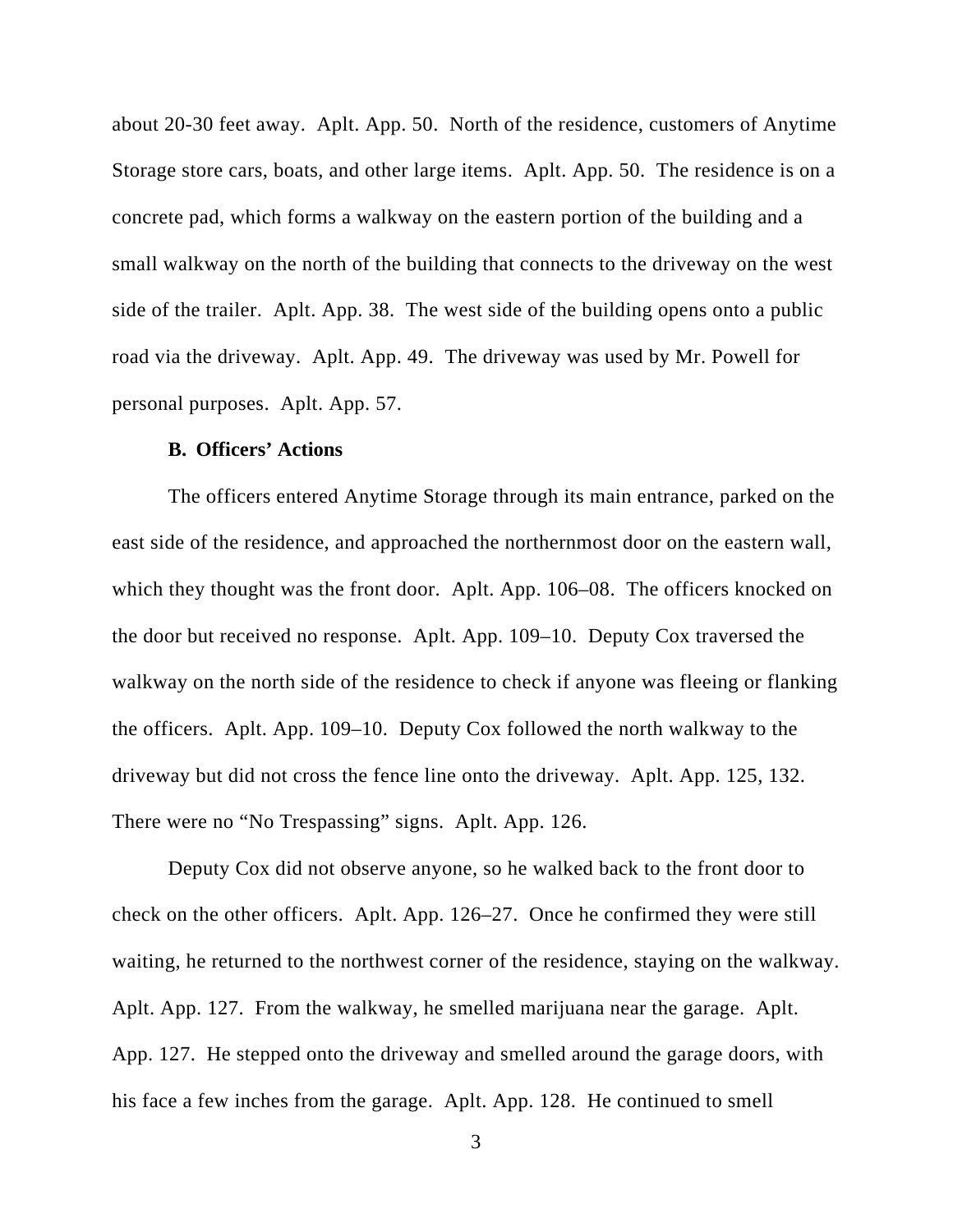marijuana and heard voices in the residence. He then returned to the front door. Aplt. App. 128.

Deputy Cox told the other officers that he smelled marijuana near the garage and they followed him to search the driveway, where they confirmed the smell of marijuana. Aplt. App. 129. Based on this information, the officers obtained a search warrant to search Mr. Powell's residence and executed it shortly after. Aplt. App. 46. The search resulted in the recovery of over a pound of methamphetamine from inside the residence. Aplt. App. 30.

### **C. Motion to Suppress**

Mr. Powell moved to suppress the drugs found in his residence. Aplt.

App. 11–19. He alleged that the officers conducted an unlawful search in violation of the Fourth Amendment when they searched areas he claimed were curtilage. Aplt. App. 11–19. He argued that the methamphetamine found pursuant to the search warrant was fruit of the poisonous tree. Aplt. App. 18. The district court ruled that the area searched was not curtilage. Aplt. App. 49, 56–58.<sup>1</sup>

# **Discussion**

We review a district court's ruling on a motion to suppress de novo. United States v. Loera, 923 F.3d 907, 914 (10th Cir. 2019). "When reviewing the district court's denial of a motion to suppress, we view the evidence in the light most

<sup>&</sup>lt;sup>1</sup> Because we find that the area searched was not curtilage, we need not address the district court's finding that the search was conducted as part of a "knock and talk." Aplt. App. 58.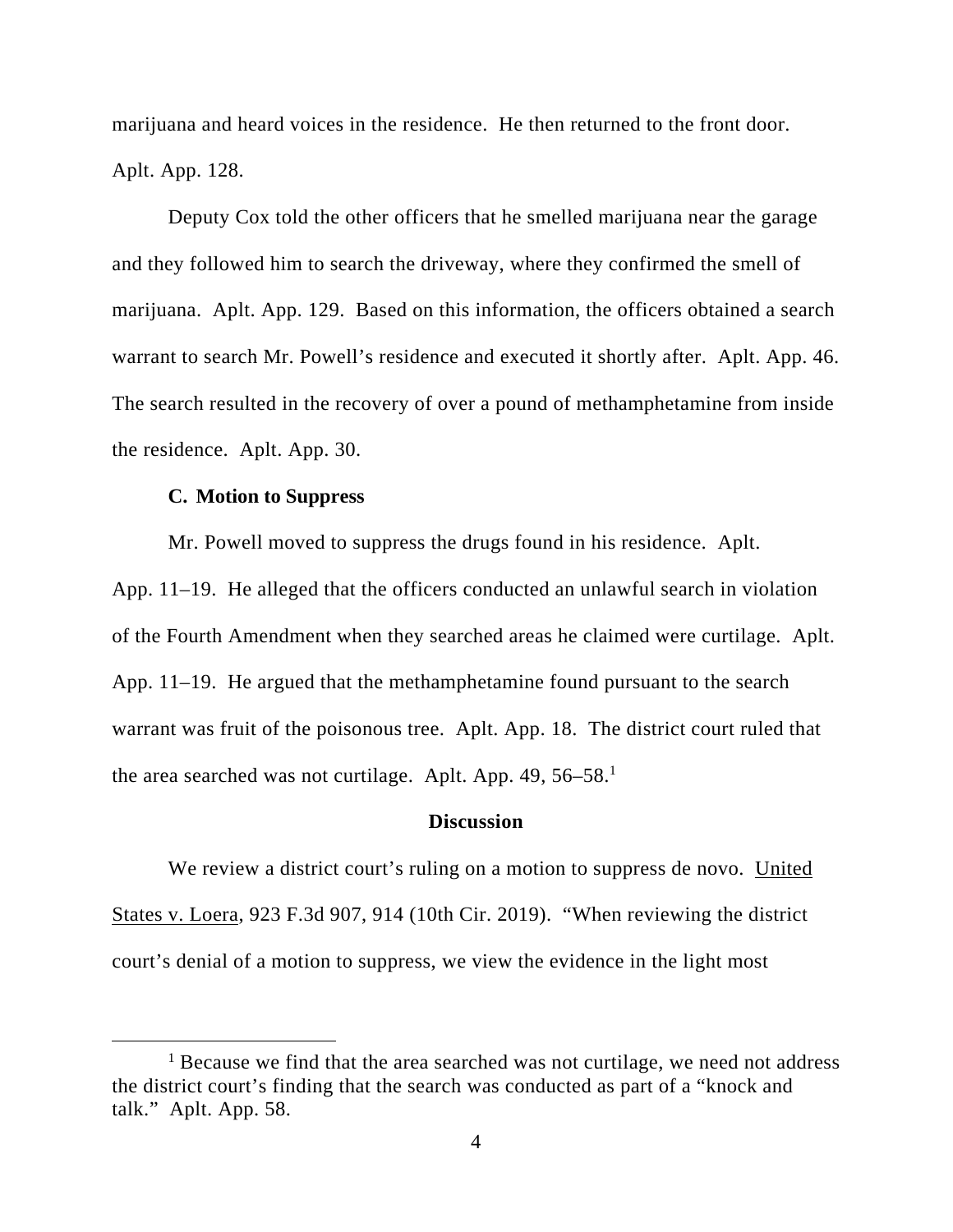favorable to the government and accept the district court's factual findings unless they are clearly erroneous." Id.

The district court did not err in denying Mr. Powell's motion to suppress. The Fourth Amendment provides that the "right of the people to be secure in their persons, houses, papers, and effects, against unreasonable searches and seizures, shall not be violated." U.S. Const. amend. IV. The government has the burden to prove a search was valid under the Fourth Amendment. United States v. Ibarra, 955 F.2d 1405, 1408 (10th Cir. 1992). "A warrantless search of a defendant's home is unreasonable absent exigent circumstances or consent." United States v. Pikyavit, 527 F.3d 1126, 1130 (10th Cir. 2008). The curtilage is "part of the home [] for Fourth Amendment purposes." Florida v. Jardines, 569 U.S. 1, 6 (2013).

In United States v. Dunn, the Supreme Court established a four-factor test to determine whether an area was curtilage. 480 U.S. 294, 301 (1987). Mr. Powell argues that Dunn is inapplicable because it produces "awkward" results. Aplt. Br. 24. He argues that "[g]aps in the physical structure of the home" that officers exploited to learn what was going on inside the home are intimately tied to the home and that is where the inquiry should end. Aplt. Br. 24–25. But the area actually searched in this case was the north walkway and driveway. Aplt. App. 127–29.

The four factors established in  $Dunn$  were: (1) "the proximity of the area</u> claimed to be curtilage to the home;" (2) "whether the area is included within an enclosure surrounding the home;" (3) "the nature of the uses to which the area is

5